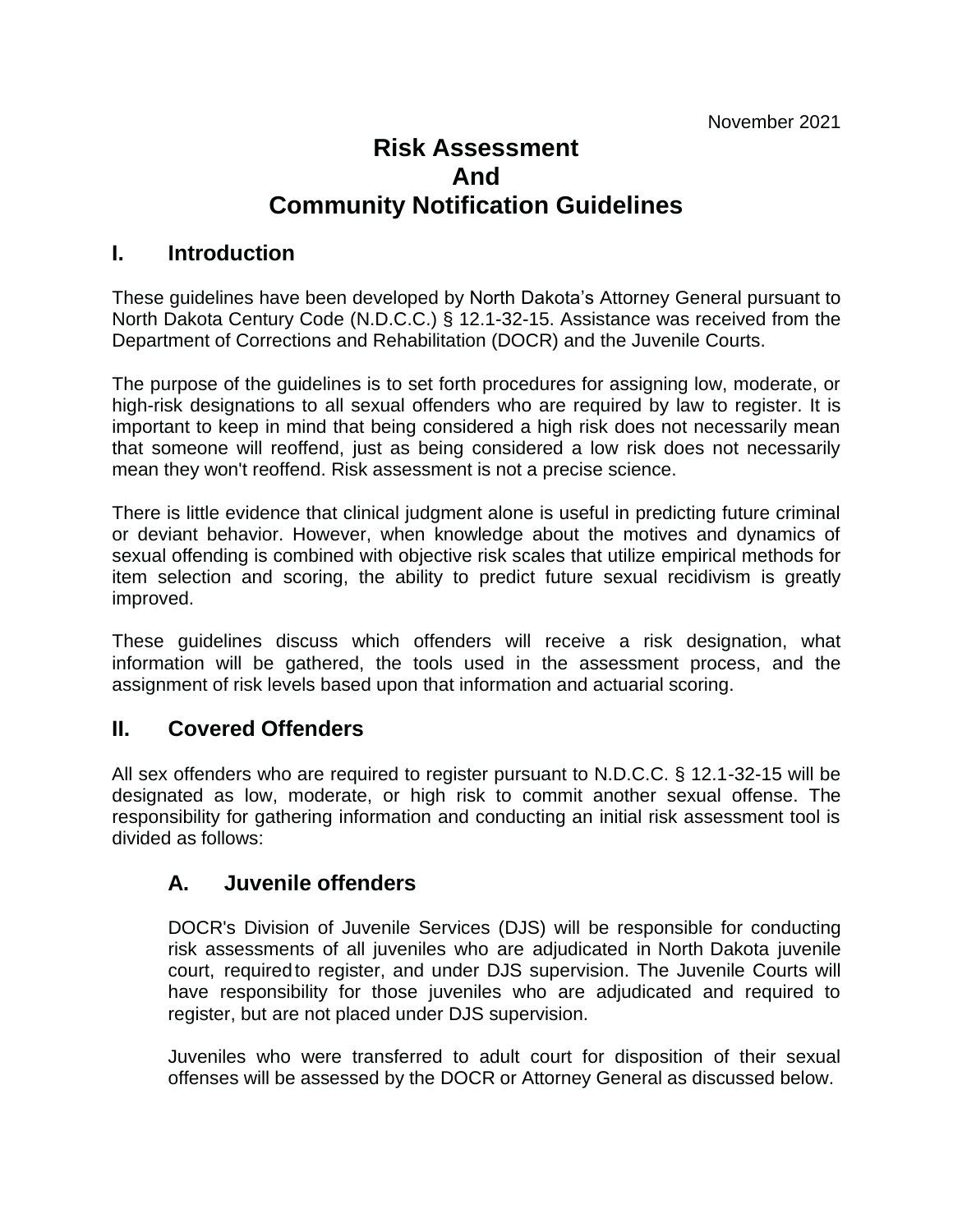## **B. Incarcerated or supervised adult offenders**

The DOCR will conduct risk assessments of all inmates, probationers, or parolees who are required to register and are still under DOCR custody or supervision.

# **C. All other adult offenders**

The Attorney General will conduct risk assessments on all other offenders who are required to register, including those who are no longer supervised by the DOCR, transfers from other states, and offenders convicted in federal court. Until the Sex Offender Risk Assessment Committee (SORAC) assigns a risk level, the Attorney General will document any risk level assigned by another state, tribe, or foreign country, with a notation on the offender's records what state, tribe, or country assigned the risk level.

### **Ill. Records/Sharing of Information**

N.D.C.C. § 12-47-36 allows all DOCR records to be shared with the Attorney General and criminal justice agencies. The only exception is for drug and alcohol treatment records, and the DOCR will require waivers to be signed by offenders for release of those records.

N.D.C.C. § 27-20.2-21(1)(h) allows juvenile court records to be provided to criminal justice agencies if the juvenile is registered.

N.D.C.C. § 27-20.2-23(1)(d) allows law enforcement records pertaining to juveniles to be shared with other law enforcement agencies when necessary for the discharge of official duties.

N.D.C.C. § 27-21-12 allows DJS records to be distributed to the Attorney General and law enforcement agencies.

North Dakota Rules of Criminal Procedure 32(C)(4)(c) allows presentence investigation reports to be disclosed to the Attorney General.

The following records, or the equivalent juvenile records, will be gathered and exchanged for the purposes of risk assessment, level assignment, and community notification:

- A. Drug & Alcohol records
	- 1. With waiver, full disclosure.
	- 2. Without waiver, only affirmative answers that allow scoring of item 14 of the MnSOST-R.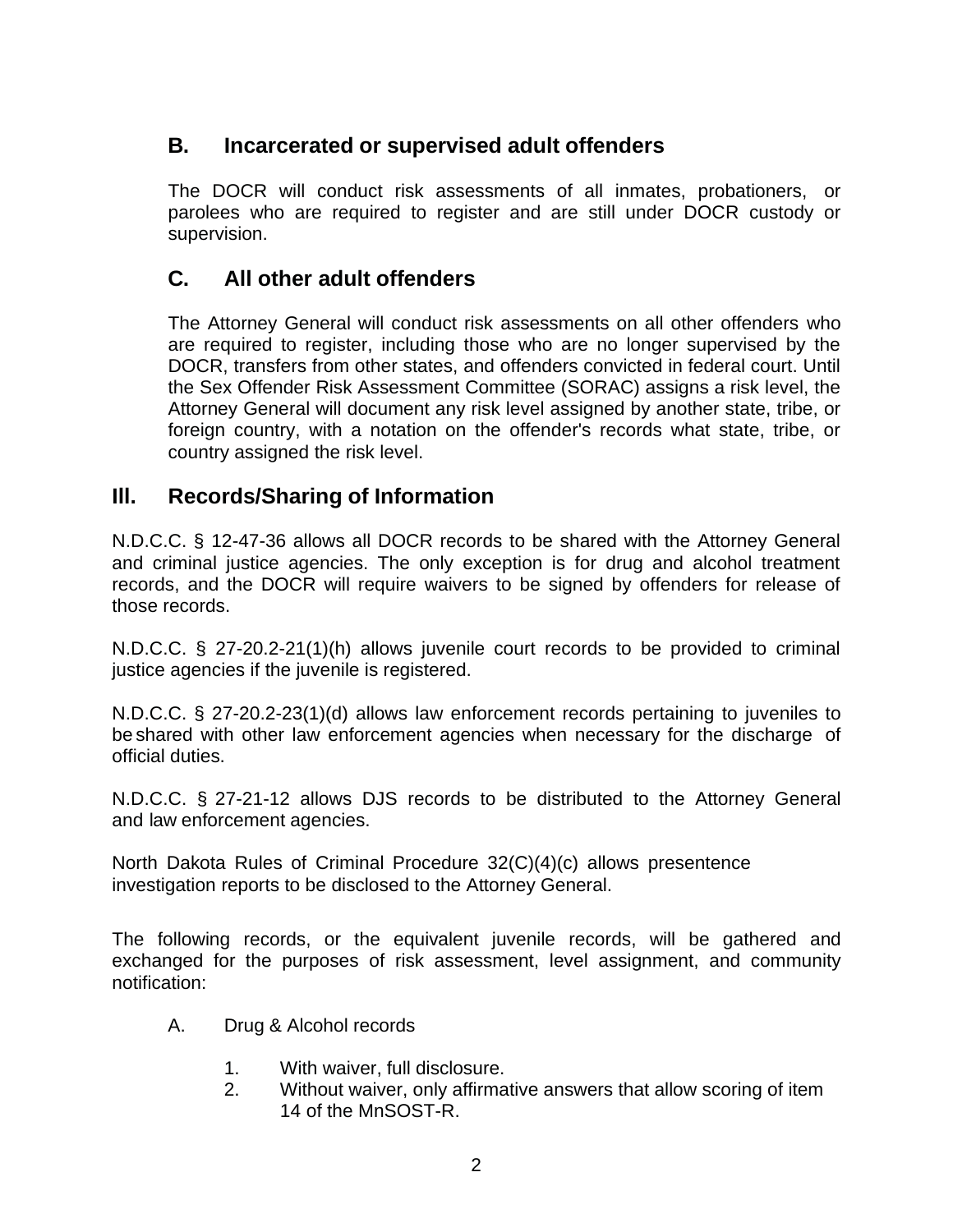- B. PSI or sentencing report
- C. Criminal Records
- D. Police Reports
- E. Psychological Evaluations
- F. Prison or Juvenile Facility Discipline Reports
- G. Other records

When the Bureau of Criminal Investigation (BCI) disseminates criminal history record information pursuant to N.D.C.C. § 12-60, the BCI shall also indicate whether the individual is a registered sex offender or offender against children, and the offender's assigned risk level, if any.

# **IV. Sex Offender Risk Assessment Committee (SORAC)**

### **A. Committee meetings**

The Attorney General will appoint a committee of members that will include representatives of the Attorney General, the DOCR (North Dakota State Penitentiary), DOCR Field Services, a victim advocate, a mental health professional, law enforcement officers, a position shared by the juvenile courts and DOCR's Division of Juvenile Services, and a citizen representative. Appointed representatives may fill other seats at monthly meetings until a quorum is met.

SORAC will convene once per month, or less frequently as needed, to review offender records and risk assessment scores, assign risk levels to offenders, and hear appeals and requests for reconsideration as discussed below.

At least five members of the committee must be in attendance to constitute a quorum. Majority vote of attending members will decide all business. The Attorney General's representative will not vote except as needed to fill a quorum or to break ties.

An invitation to the meeting may be sent to the sheriff's office or police department where the offender resides or intends to reside upon release. That police agency may present information to the committee that may impact the initial risk level decision, the request for review, or reconsideration of a previously assigned level.

#### **B. Criteria**

Any available published risk factors will be distributed to the members of the Risk Level Committee for their use. The committee will also consider the following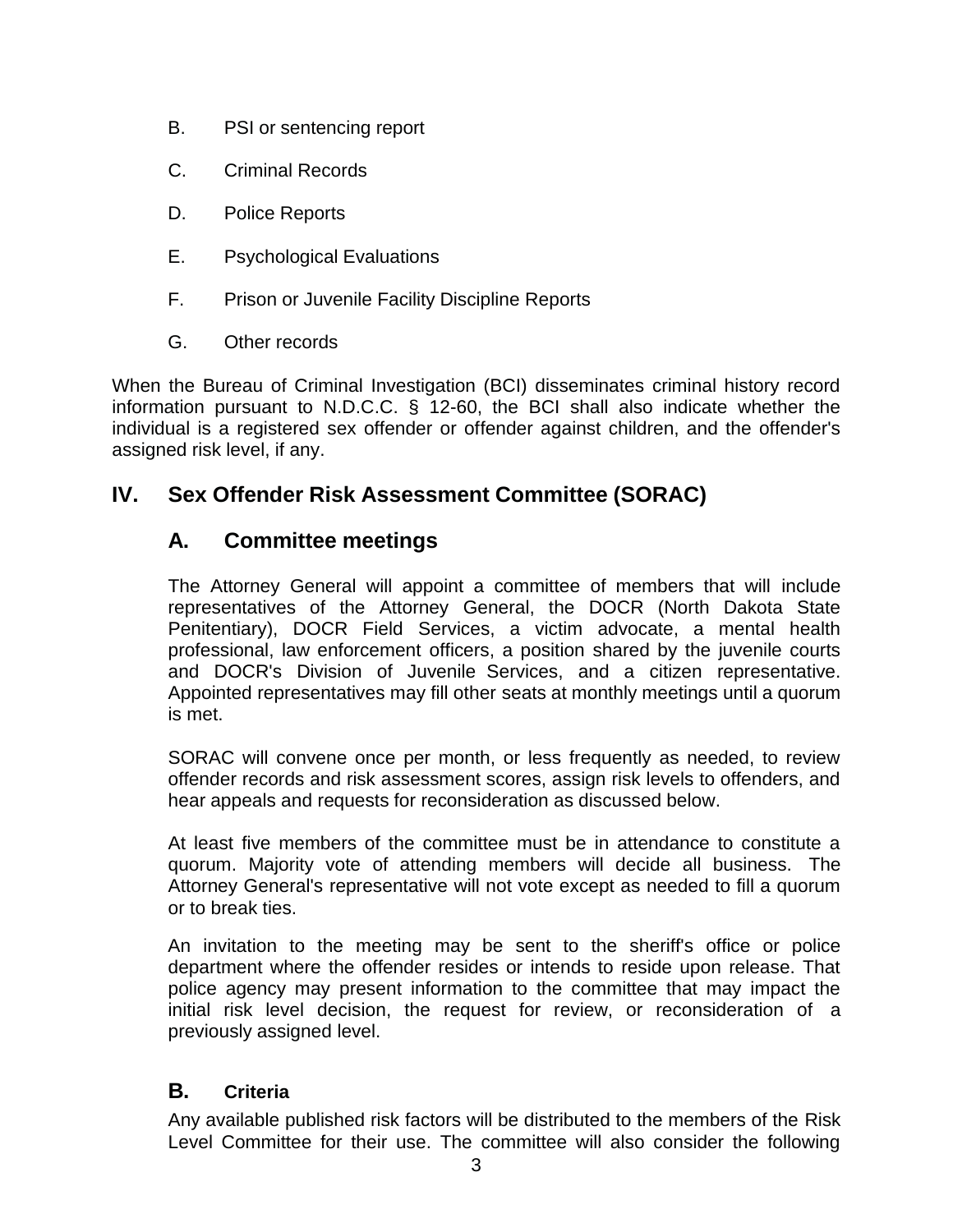factors in the risk level decision:

- 1) The seriousness of the offense should the offender reoffend:
	- a) the degree of likely force or harm;
	- b) the degree of likely physical contact; and
	- c) the age of likely victim.
- 2) The offender's prior offense history:
	- a) the relationship of prior victims to the offender;
	- b) the number of prior offenses or victims;
	- c) the duration and frequency of the offender's prior offense history;
	- d) the length of time since the offender's last prior offense while at risk to commit offenses; and
	- e) the offender's prior history of antisocial acts.
- 3) The offender's characteristics:
	- a) the offender's response to prior treatment efforts; and
	- b) the offender's history of substance abuse.
- 4) The availability of community supports to the offender:
	- a) availability and likelihood that the offender will be involved in therapeutic treatment;
	- b) the availability of residential supports to the offender, such as a stable and supervised living arrangement in an appropriate location;
	- c) the offender's familial and social relationships, including the nature and length of these relationships and the level of support that the offender may receive from these persons; and
	- d) the offender's lack of education or employment stability.
	- 5) Whether the offender has indicated (or credible evidence in the record indicates) that the offender will reoffend if released into the community;
- 6) Whether the offender demonstrates a physical condition that minimizes the risk of reoffending, including, but not limited to, advanced age or a debilitating illness or physical condition.

#### **V. Notice to Offender and appeal process**

The SORAC will provide written notice to each offender of the level assigned to that offender. The notice will include a general statement outlining the basis for the decision, as well as information about the community notification that is required by statute for that level. The notice must provide information as to how the offender requests immediate review or later reconsideration of the decision.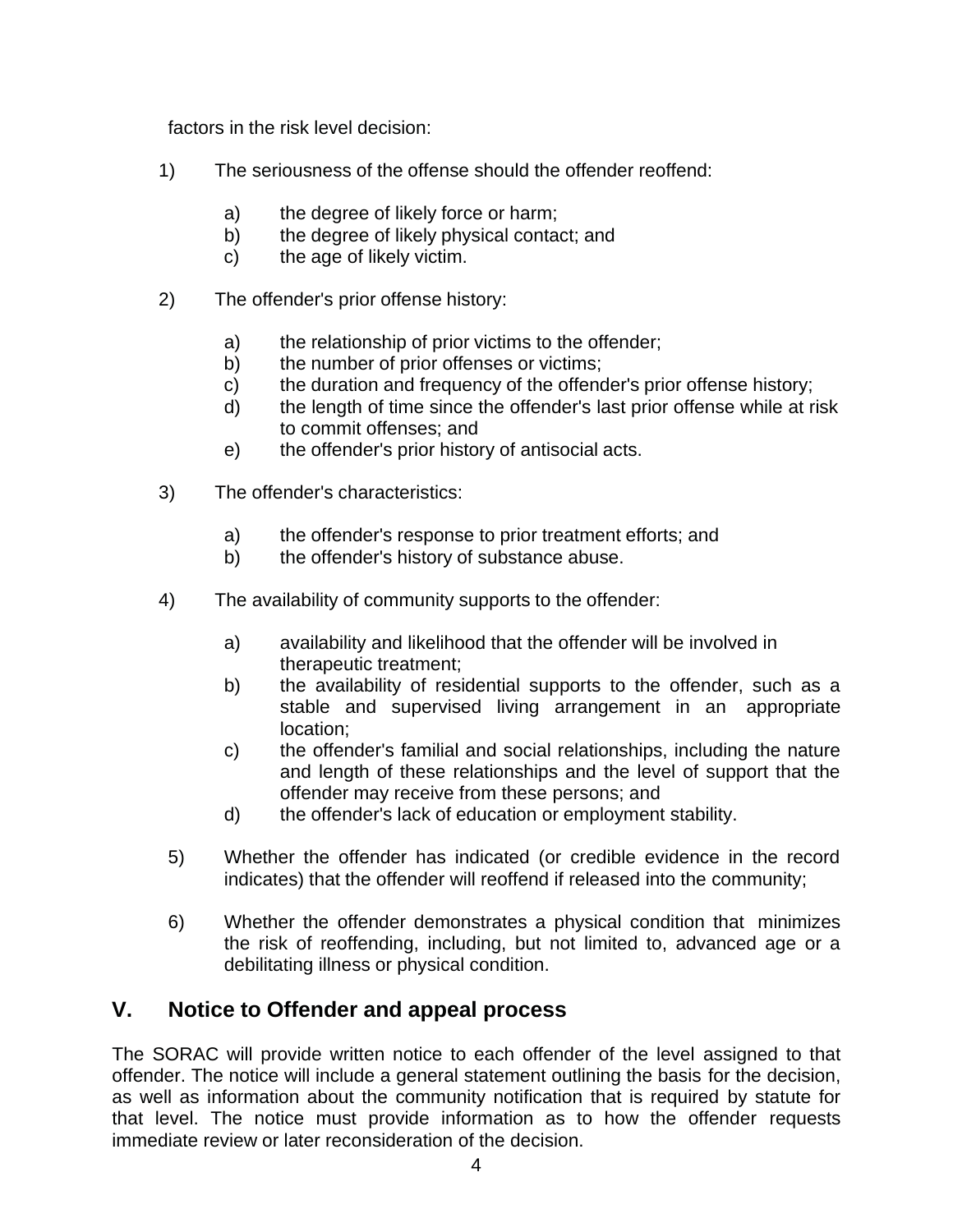Unless the offender is incarcerated at the time of the decision, notice will be provided to the offender's last registration address.

The offender will have 14 days to file a request for review of the determination. Failure of the offender to maintain a correct address for receipt of the notice will not be cause for extension of that deadline.

Offenders may choose to submit information in writing that supports their appeal of the risk level decision, to appear by telephone conference, or to appear before the committee in person or through an attorney (at their own expense). Incarcerated offenders, or those confined in a facility, may not have the option of personal appearance.

### **VI. Offender requested review hearing**

At the next scheduled SORAC hearing, information provided by the offender will be considered. If an offender has requested a personal appearance, a maximum of 10 minutes will be allowed for presentation of arguments by the offender or their counsel.

If a majority of the committee believes that a reduction in level is warranted, the risk level will be changed to reflect that decision. The offender will be notified whether there will be a reduction in risk level, and if not, the earliest date that the level may be reconsidered.

#### **VII. Distribution of level and materials**

The SORAC will not release the SORAC-assigned risk level to the registering law enforcement agency until after the 14-day review period has expired, or the review has been heard and a decision reached by the SORAC.

The SORAC will then distribute the risk level and the information upon which it was based to the law enforcement agency where the offender will be residing and any agency that is supervising or will be supervising the offender.

If an offender requests that a review hearing be rescheduled, the Committee chair has discretion whether to grant the continuance. If the offender will be living in the community prior to the next available review hearing, the risk level will be immediately distributed to the registering agency, and then corrected if there is a change in risk level.

#### **VIII. Reconsideration**

### **A. At the request of the offender**

The SORAC will reconsider the assigned level upon request by the offender. Reconsideration requests will not be considered any sooner than two (2) years after the original level assignment, and thereafter no more frequently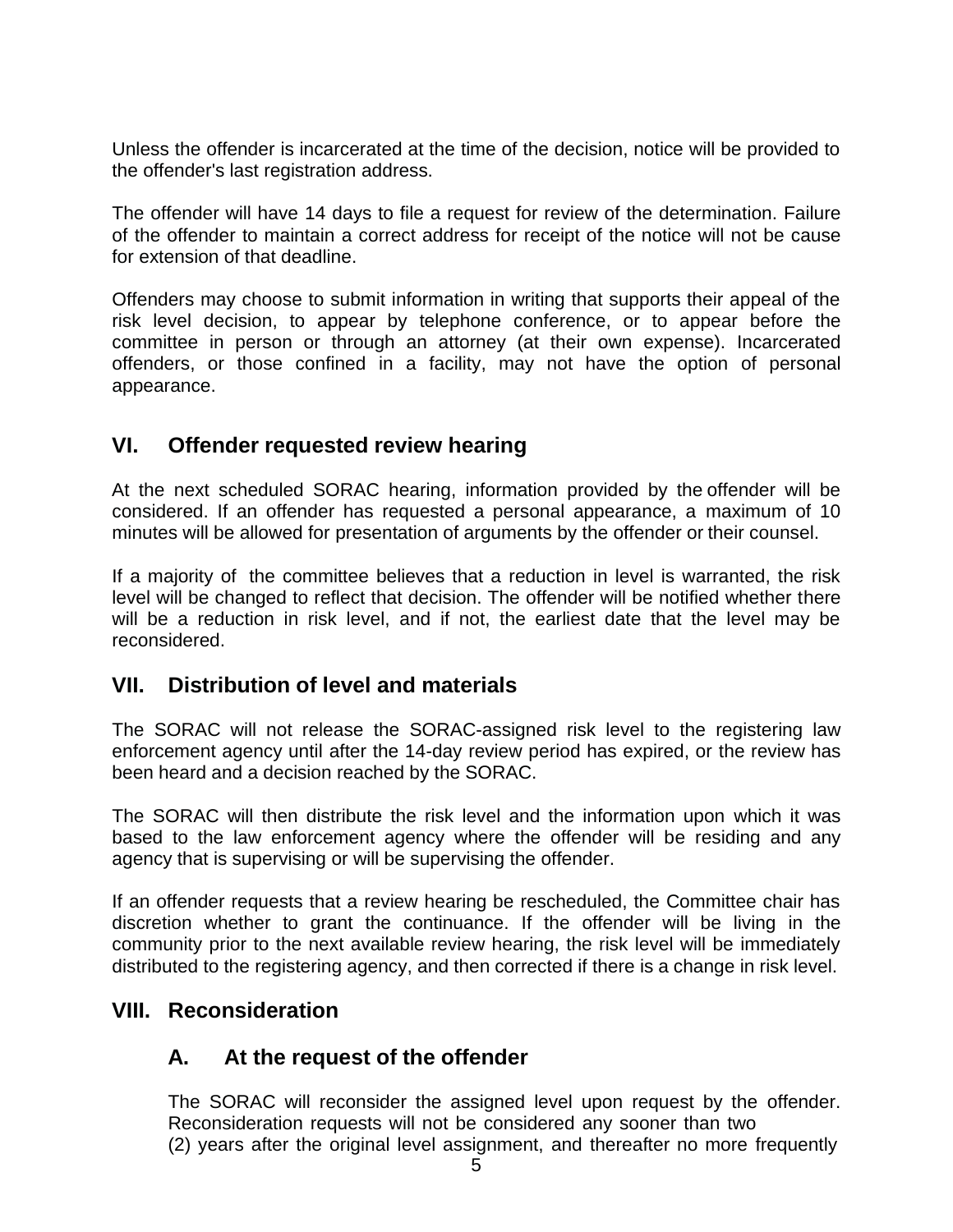than every two (2) years.

An offender wishing to have their risk level reconsidered must file a written request with the SORAC, specifying what circumstances have changed warranting a modification in risk level.

### **B. By request of an agency or by the committee's own motion**

The SORAC will reconsider the assigned level upon request of any law enforcement agency or any agency referred to in these guidelines. Upon the occurrence of a known event, the committee may reconsider an assigned risk level on its own motion.

#### **IX. Community Notification**

Responsibility for conducting community notification rests with the local law enforcement agency where the offender resides. Other than some mandatory requirements set forth in N.D.C.C. § 12.1-32-15(13), decisions about who will be notified and how that notice will be given are left up to the local law enforcement agency.

The list that follows contains suggestions about who the law enforcement agencies will notify, and possible methods for conducting the notification.

#### **LOW RISK**

Notify victims and witnesses to the offense Distribution to other law enforcement agencies Information to the public upon request

**MODERATE RISK** (in addition to above notifications)

Notify agencies and groups that the offender is likely to target Schools Park and Recreation districts Senior Centers **Churches Davcares** Civic Organizations Shopping malls Offender's employer where appropriate Neighbors, neighborhood watch groups

BY:

Flyers Personal contact Phone contact Allowing citizens to review lists or information on demand Social Media platforms